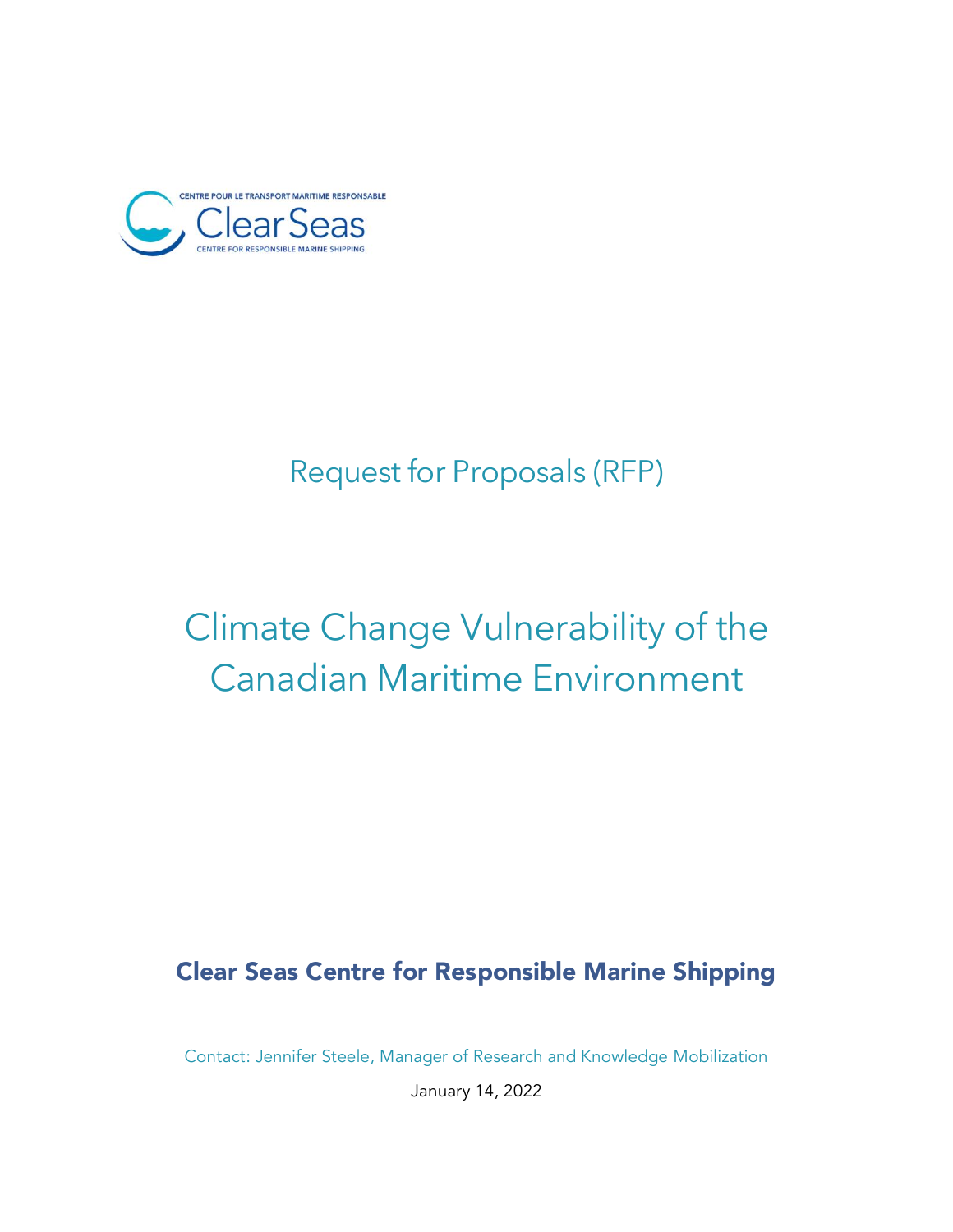

# **TABLE OF CONTENTS**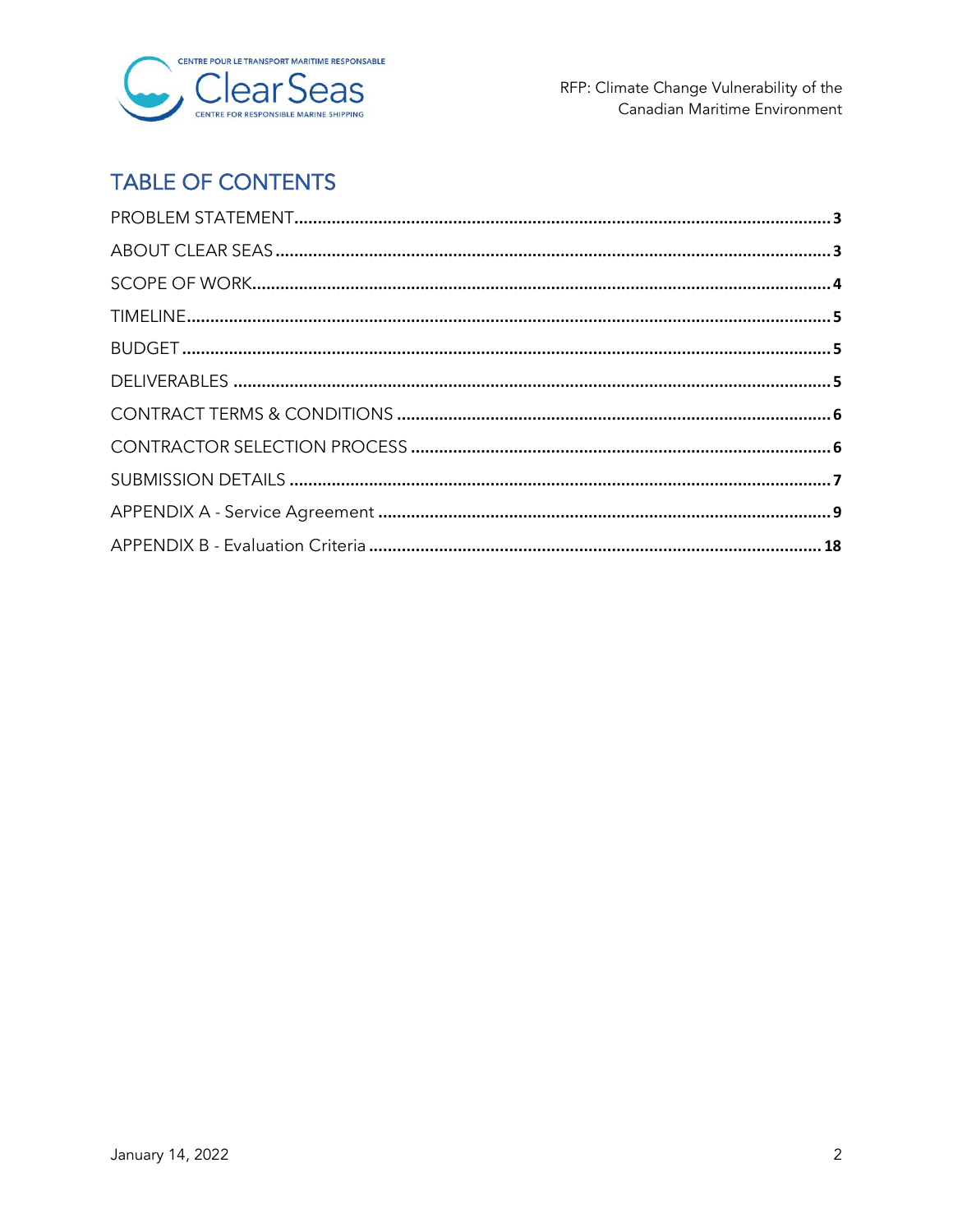

# <span id="page-2-0"></span>PROBLEM STATEMENT

Clear Seas Centre for Responsible Marine Shipping (Clear Seas) requires consulting services for an analysis of the future needs of the Canadian maritime environment with respect to climate change adaptation. Clear Seas has identified climate change vulnerability as issue affecting marine shipping in Canada.

Climate change poses challenges for ocean and inland waterway users including sea level rise, severe weather, and changeable conditions. Threats to the marine environment due to climate change will in turn impact the safety and sustainability of marine shipping. Existing shipping routes may no longer be as safe or easy to travel, affecting the safe and efficient movement of maritime trade to support Canada's economic growth. Increasingly severe weather and for extended periods may pose greater risks to ships, increasing the likelihood of accidents and affecting the safety of mariners on board. With greater challenges and potential for accidents comes elevated risk of damage to marine and coastal ecosystems from oil spills. Changing conditions will impact maritime operations, including when and how users access waterways and their needs in doing so. The ability to maintain safe and affective maritime services has implications for Canada's sovereignty and security, especially in the Arctic where climate change impacts are expected to be the most profound.

As the government agency charged with delivering on these maritime services, the Canadian Coast Guard (CCG) is supported in delivering this mission by other government departments, industry and NGOs. Adapting to climate change in the Canadian maritime environment not only includes making marine operations robust to these anticipated changes, but also anticipating and planning for the impact climate change will have on other users of Canada's waterways and their needs. The CCG and others must respond to continue to ensure safe, accessible and sustainable waterways for Canadians. This project is to determine the extent and magnitude of these threats to support decision making by CCG and others involved in delivering the above. A thorough assessment of the threats presented along with potential adaptation strategies is required to support proactive planning by the CCG and others.

# <span id="page-2-1"></span>ABOUT CLEAR SEAS

Clear Seas is an independent, not-for-profit research centre that provides impartial and factbased information about marine shipping in Canada. Led by a Board of Directors and advised by a Research Advisory Committee, Clear Seas' work focuses on identifying and sharing best practices for safe and sustainable marine shipping in Canada, encompassing the human, environmental, and economic impacts of the shipping industry.

All Clear Seas reports are publicly released and made available at [clearseas.org.](https://clearseas.org/en/)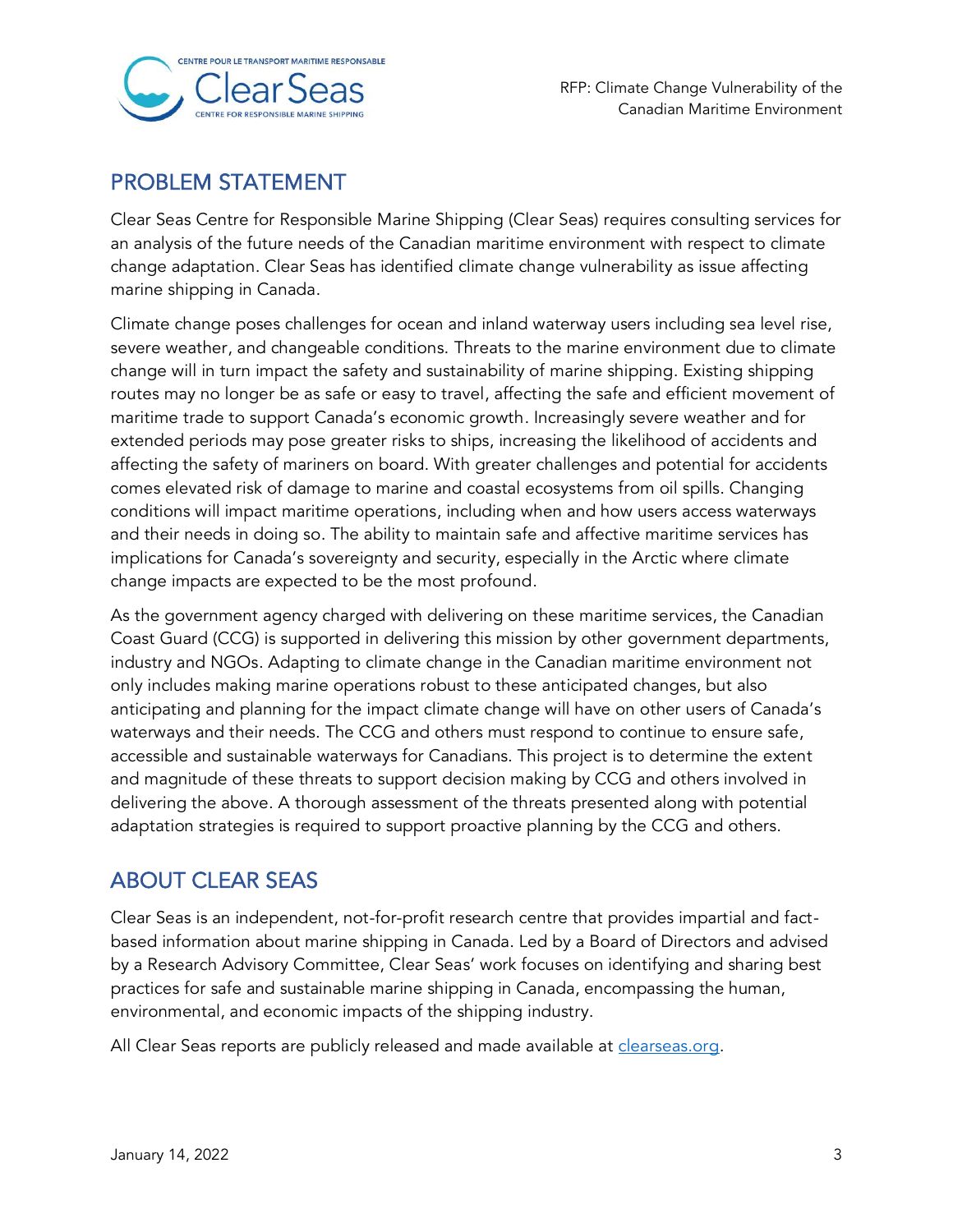

# <span id="page-3-0"></span>SCOPE OF WORK

The scope of work outlined in this RFP is intended to support the CCG and others in taking an integrated and long-term strategic approach to climate change adaptation planning and decision making. The specific research objectives are:

- To identify different ways climate change will impact Canadian waterways and their users.
- To assess how these changes will affect the effective delivery of maritime services by the CCG and others, including effects on marine assets, facilities and infrastructure, operational programs, logistics, regulations, and policies.
- To discover potential strategies to manage the climate change adaptation process to inform future strategic program decisions, investments, and climate change mitigation plans for the CCG, industry and other government departments.

Key tasks include:

- Participate in an initial virtual meeting with Clear Seas' representative(s) upon the issuance of the contract to review all functions related to the execution of the project, confirm milestone dates and deliverables and review methodology.
- Conduct a short virtual meetings every two weeks with Clear Seas' representative(s) to review progress and expectations.
- Conduct an external scan of the literature on climate change impacts to identify and catalogue those impacts that have potential to affect the maritime environment and in what ways.
- Identify and interview leading researchers (e.g. academics, non-governmental organizations) working in the area of climate change adaptation and resiliency, including those specific to marine assets and operations.
- Research the approaches undertaken by coast guards, government agencies and industry from other jurisdictions with respect to climate change vulnerability assessments and climate change mitigation.
- <span id="page-3-1"></span>• Compile an inventory of leading researchers and research programs contributing knowledge to the climate change resiliency and adaptation of maritime services to support the safety, accessibility and sustainability of waterways.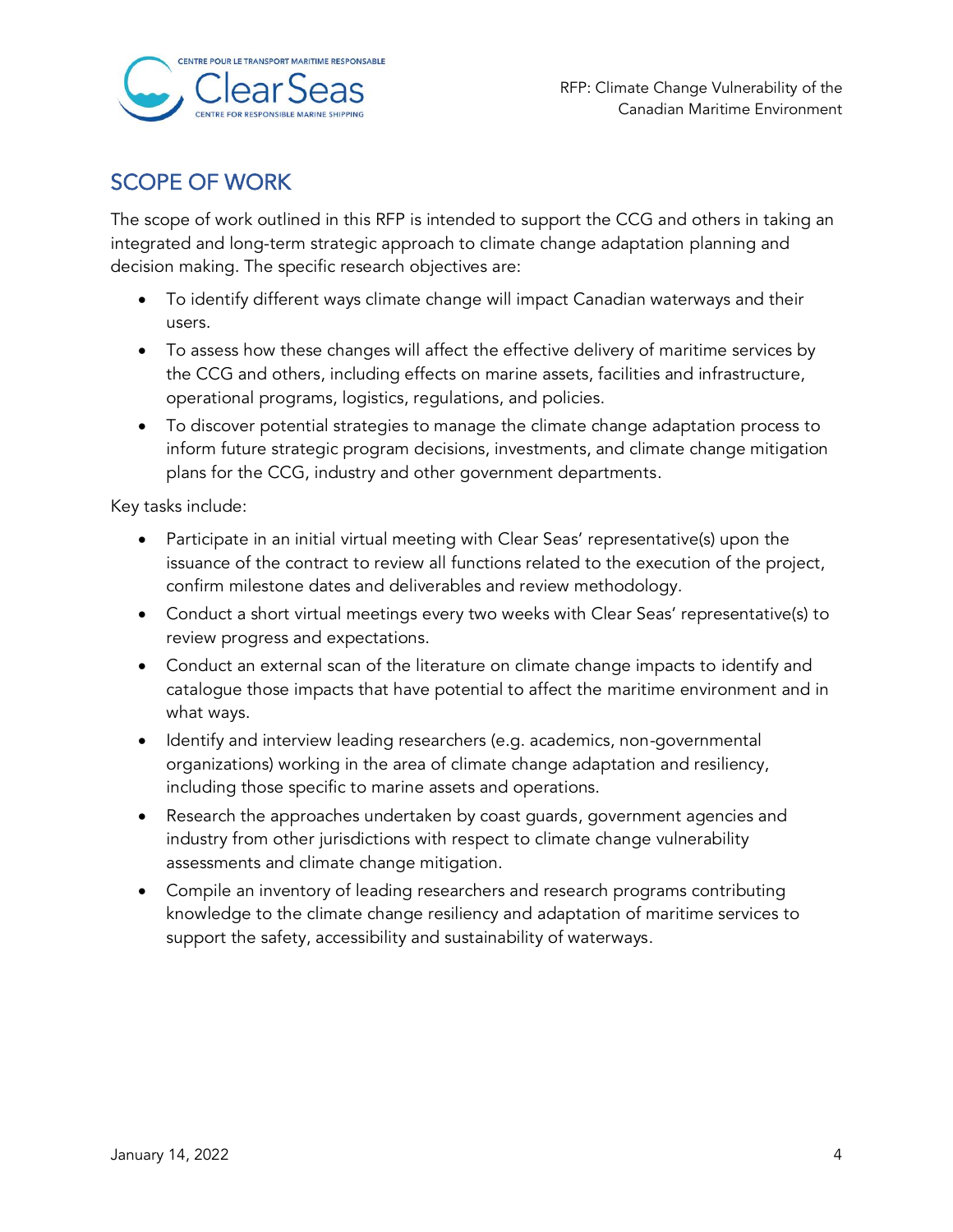

## TIMELINE

Following the execution of the contract with the successful respondent (the Contractor), Clear Seas anticipates the following schedule:

| Responsible Party | Task                                                                          | <b>Timeline</b>       |
|-------------------|-------------------------------------------------------------------------------|-----------------------|
| Contractor        | Attend kick-off meeting and prepare and deliver an<br>outline of the study    | Week of<br>February 7 |
| Contractor        | Prepare and deliver a presentation of preliminary<br>findings                 | Week of<br>March 7    |
| Contractor        | Prepare and deliver the draft report, reference<br>library, and final invoice | By March 30           |
| Clear Seas        | Review and provide feedback on draft report                                   | By April 15           |
| Contractor        | Incorporate feedback and prepare and deliver the<br>final report              | By April 30           |

The delivery of a draft report and final invoice are due no later than March 30, 2022. The contract is expected to be fully executed with all project work completed and the final report delivered by April 30, 2022.

# <span id="page-4-0"></span>BUDGET

Respondents are expected to submit the estimated level of effort for the project and a quote based on a fixed price, including professional fees, expected expenditures and miscellaneous expenses. Total budget is not to exceed \$26,000.

### <span id="page-4-1"></span>DELIVERABLES

The Contractor will be required to prepare and submit the following deliverables:

- Deliverable #1: Provide an outline of the study and of the final report prior to initiating work.
- Deliverable #2: Provide an inventory of leading researchers and research programs contributing knowledge to the adaptation of maritime services for climate change resiliency.
- Deliverable #3: Provide a library of reference material used in the development of the study for Clear Seas' use while reviewing the draft report.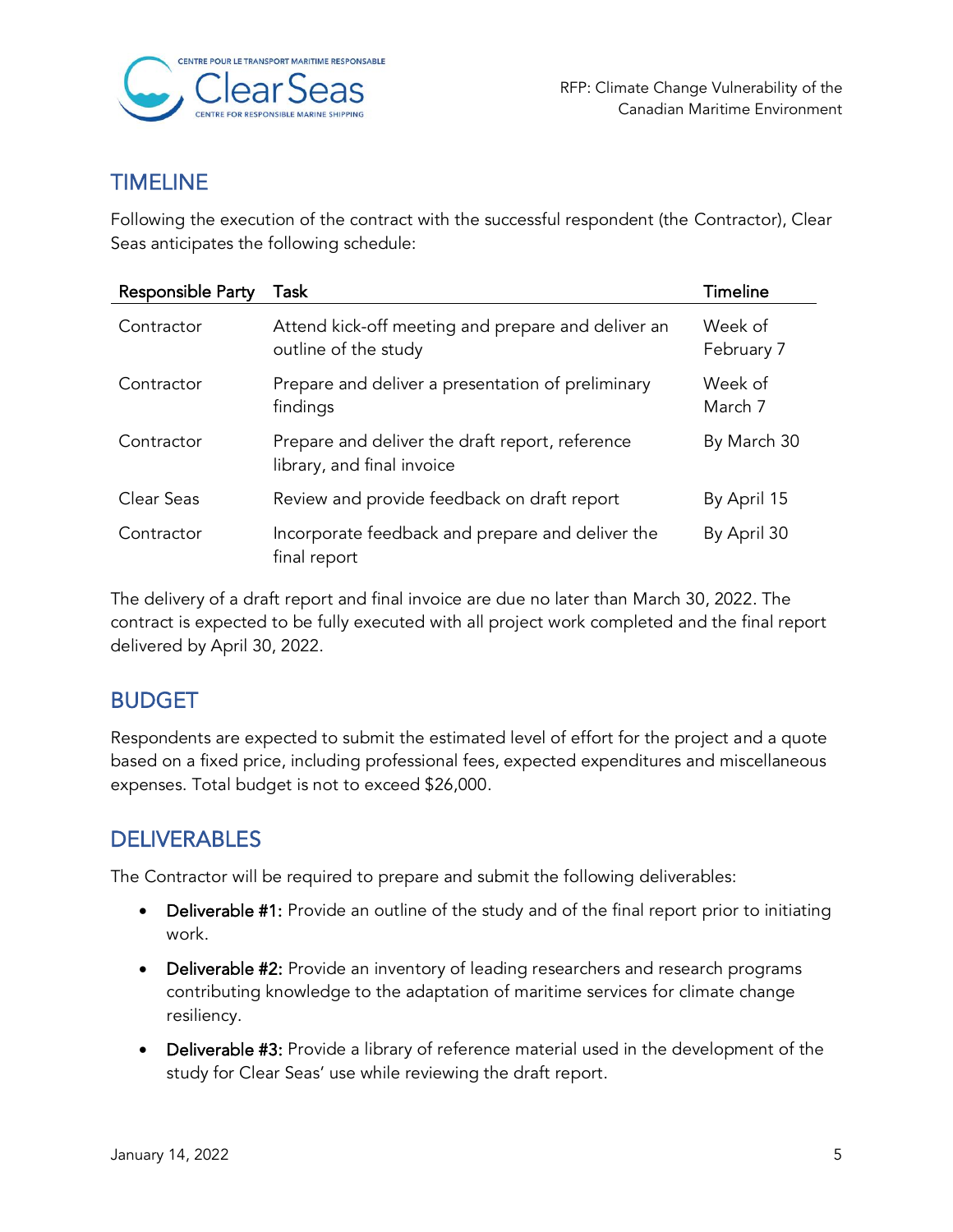

RFP: Climate Change Vulnerability of the Canadian Maritime Environment

- Deliverable #4: Provide an electronic copy of a draft research summary report to Clear Seas for review and comment. The draft report is to be prepared using the template provided by Clear Seas. The report will outline the key findings, including:
	- o A catalogue of the different ways climate change will impact Canadian waterways and their users.
	- o An assessment of how changes will affect the effective delivery of maritime services by the CCG and others, including effects on marine assets, facilities and infrastructure, operational programs, logistics, regulations, and policies.
	- o Recommended strategies to manage the climate change adaptation process to inform future strategic program decisions, investments, and climate change mitigation plans for the CCG, industry and other government departments.
- Deliverable #5: Provide a final report based on Clear Seas' comments and feedback from stakeholder review. The final report will be submitted electronically to Clear Seas.

The deliverables should address the components of the scope indicated above, include all relevant background documentation such as sources of information used in the development of the study, bibliography, methodology, assumptions, analysis, limitations and results, and incorporate comments, if any, received from Clear Seas and Clear Seas' stakeholders on the draft versions.

<span id="page-5-0"></span>All Clear Seas reports are publicly released and made available at [clearseas.org.](https://clearseas.org/en/)

# CONTRACT TERMS & CONDITIONS

<span id="page-5-1"></span>See Appendix A for Clear Seas' Service Agreement which is proposed to apply to this project.

# CONTRACTOR SELECTION PROCESS

The selection criteria are provided in Appendix B. Briefly, the Contractor will be selected based on:

- Cost to provide the defined Scope of Work
- Ability to meet defined project timelines
- Methodology proposed to conduct the work
- Composition and experience of project team
- Past experience with climate change vulnerability assessments relating to the marine environment, transportation and safety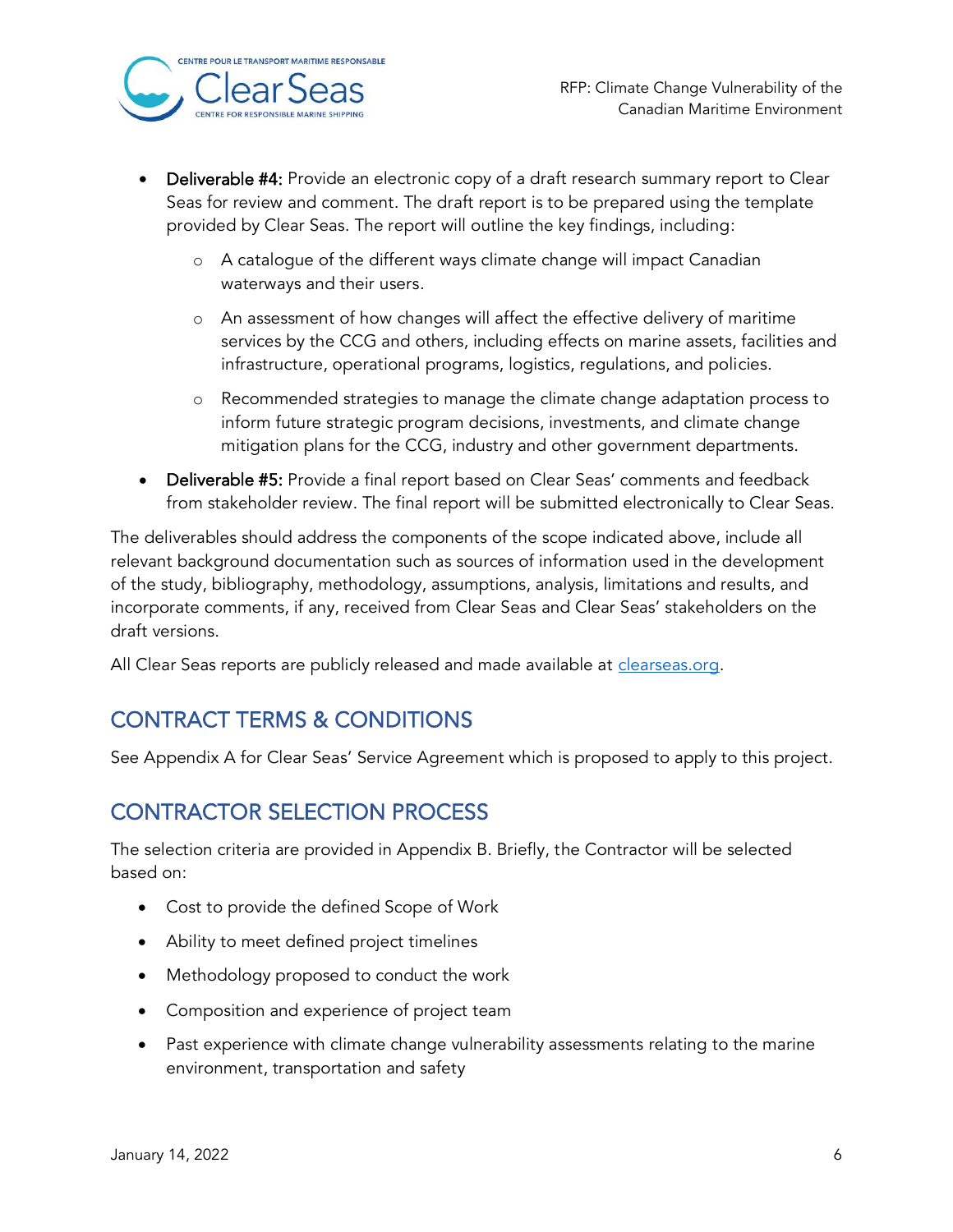

- Demonstrated knowledge of climate change impacts on maritime operations and marine assets, facilities and infrastructure, operational programs, logistics, regulations, and policies
- Other experience relating to maritime shipping and safety

# <span id="page-6-0"></span>SUBMISSION DETAILS

In response to this RFP, a proposed Contractor must:

- 1. Email Jennifer Steele [\(jennifer.steele@clearseas.org\)](mailto:jennifer.steele@clearseas.org), Research Manager with a bid for the work outlined in this RFP. Bid to provide following cost breakdown:
	- a. Total contract amount in Canadian funds exclusive of GST
	- b. Breakdown of expected expenditures and miscellaneous expenses
	- c. Rate (\$/hr) for additional professional services beyond the scope of the contract
- 2. Include an outline of the methodology to collect the necessary data, conduct the requested analysis, and provide the requested deliverables.
- 3. Provide Clear Seas with timeline and milestones for deliverables to be written into the service contact. Contractor to include a weekly email update and biweekly conference call (~30 minutes with Clear Seas' Research Manager) outlining the project status and any issues within the contracted scope of work, including % of work completed and % of planned effort expended.
- 4. Demonstrate previous experience in the areas outlined within this RFP.
- 5. List proposed key personnel and their relevant experience. Access to translation services for English to French will be considered favourably but is not required.
- 6. Declare any potential conflicts of interest.
- 7. Adhere to the following guidelines in response:
	- a. PDF for electronic submission
	- b. Maximum of 10 pages (excluding resumes)
	- c. Structure:
		- i. Company information
		- ii. Research plan and methodological approach
		- iii. Deliverables
		- iv. Schedule with milestone dates
		- v. Costs
		- vi. Relevant experience
		- vii. Key personnel qualifications
		- viii.Declaration of conflict of interest
		- ix. Resumes for key personnel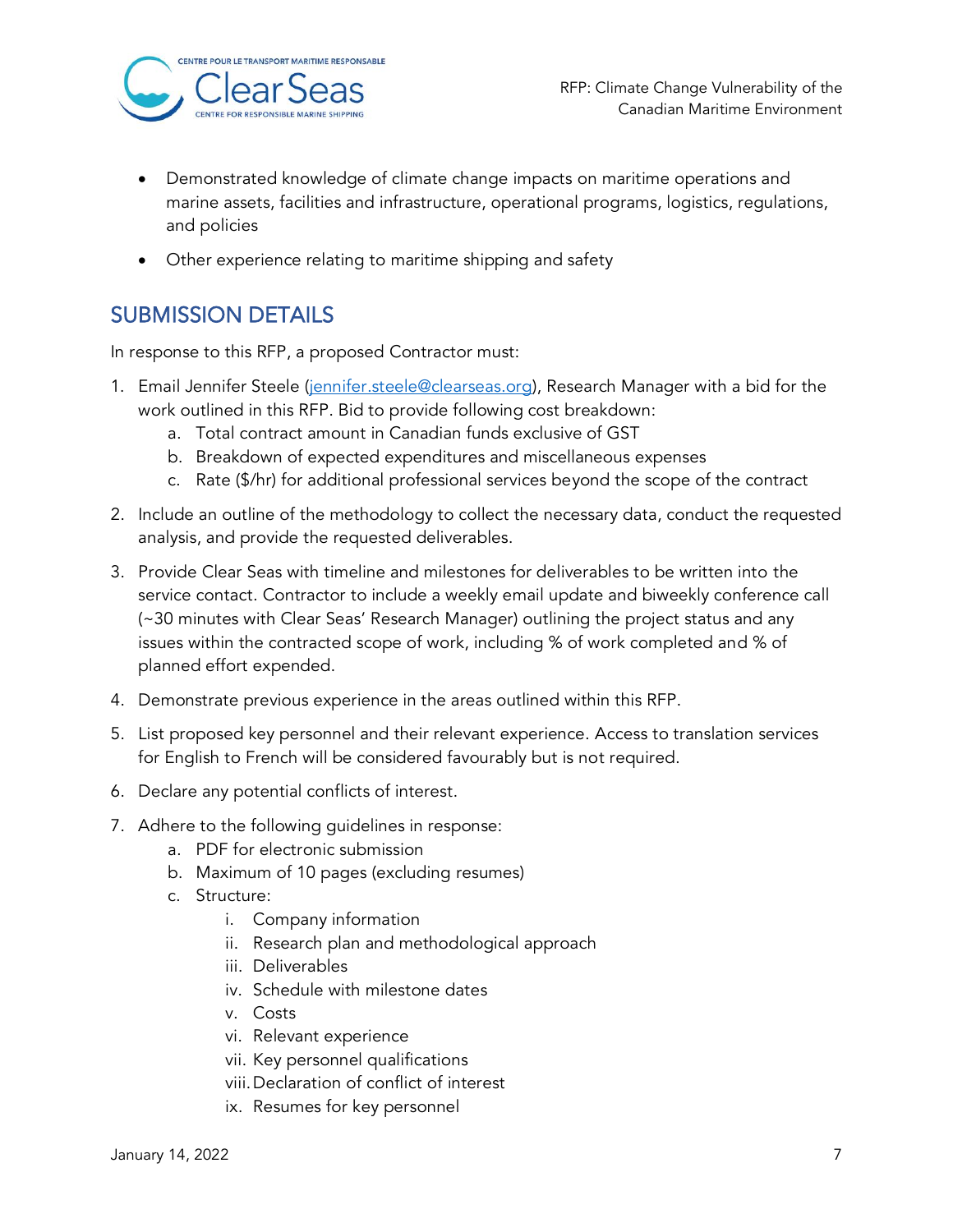

Bid responses will be accepted until 5 PM Pacific time January 31, 2022. Clear Seas expects to award this contract no later than February 4, 2022. Clear Seas reserves the right to cancel or reissue this bid solicitation at any time, negotiate with a sole bidder or accept or reject any or all bids received in response to this bid solicitation.

We look forward to your submission, and any further questions can be directed to:

Jennifer Steele, MMM, B.Sc. Manager of Research & Knowledge Mobilization Clear Seas Centre for Responsible Marine Shipping 355 Burrard Street, Suite 630, Vancouver, BC V6C 2G8 778.730.1332 | jennifer.steele@clearseas.org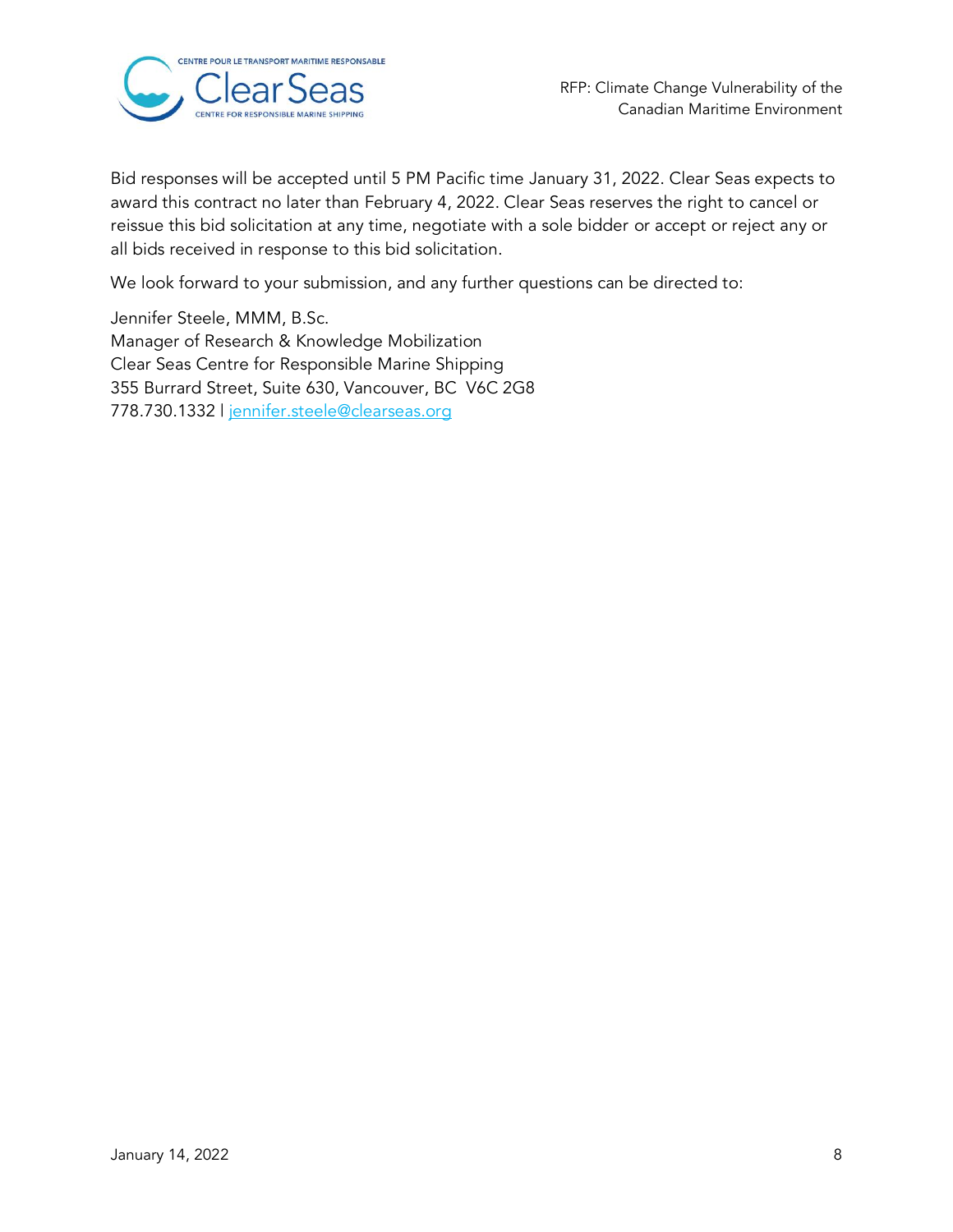

## **APPENDIX A - Service Agreement**

<span id="page-8-0"></span>This Agreement (the "**Agreement**") is made as of the \_\_\_day of \_\_\_\_\_\_\_\_\_\_\_\_\_\_\_\_\_\_, 20\_\_\_.

BETWEEN:

**CLEAR SEAS CENTRE FOR RESPONSIBLE MARINE SHIPPING SOCIETY**, a society incorporated under the laws of British Columbia and having an office at 630 – 355 Burrard Street, Vancouver, BC V6C 2G8.

("**Clear Seas**")

AND:

**▼[Insert Contractor's full legal name]** having an office at \_\_\_\_\_\_\_\_\_\_\_\_\_\_\_\_\_\_\_\_\_\_ \_\_\_\_\_\_\_\_\_\_\_\_\_\_\_\_\_\_\_\_\_\_\_\_\_\_\_\_\_\_\_\_\_\_\_\_\_\_\_\_\_\_\_\_\_\_\_\_\_\_\_\_\_\_\_\_\_\_\_\_\_\_\_\_\_\_\_\_\_\_

(the "**Contractor**")

WHEREAS:

- A. The Contractor is in the business of providing **▼[Describe type of services]** services; and
- B. Clear Seas wishes to engage the Contractor to perform the Services (as defined herein), and the Contractor agrees to provide the Services to Clear Seas in accordance with the terms and conditions set out in this Agreement, including any terms and conditions that may be set out in other documents incorporated by reference into this Agreement.

THEREFORE in consideration of the agreements and covenants set out in this Agreement Clear Seas and the Contractor agree as follows:

#### **SERVICES**

#### **Services**

Clear Seas hereby retains the Contractor to provide the services as described generally in Schedule A to this Agreement (the "**Services**"). Clear Seas may deliver to the Contractor variations to the Services in writing or may request the Contractor to submit proposals for variations to the Services.

#### **Standard of Care**

The Contractor agrees that it will: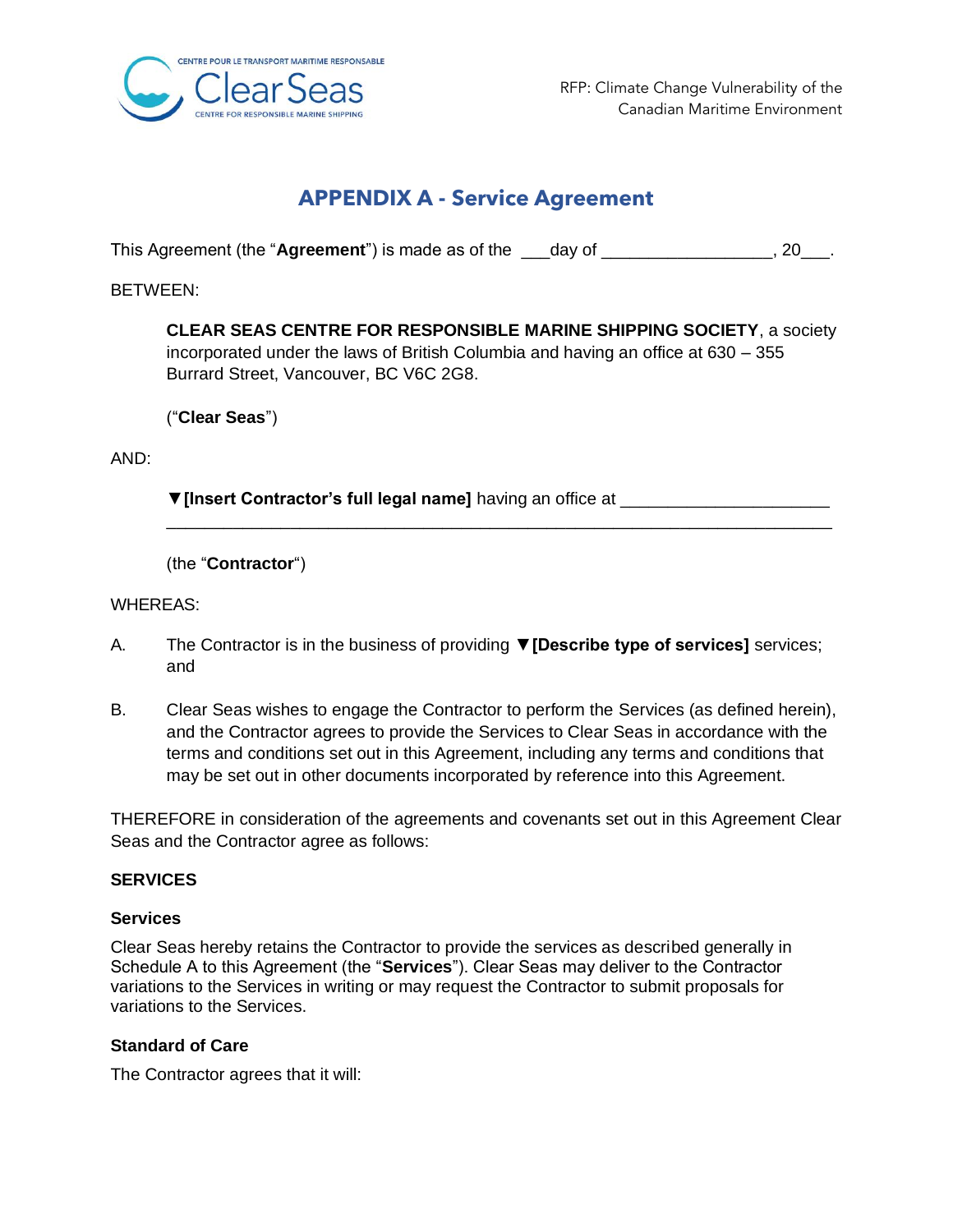

perform the Services with that degree of care, skill and diligence normally provided by a qualified and experienced practitioner performing services similar to the Services, and on the understanding that Clear Seas is relying on the Contractor's experience and expertise;

- comply with all reasonable requests from Clear Seas in relation to providing the Services; and
- comply, at its own expense, with all relevant legal requirements, and to apply for and obtain all consents required for providing the Services.

#### **Access by Contractor**

Where the Contractor requires access to Clear Seas' premises, access will be available at such times as agreed by the parties. When accessing Clear Seas' premises, the Contractor agrees to comply with the policies of Clear Seas, including those in relation to security and occupational health and safety.

Clear Seas may grant, in its absolute and sole discretion, to the Contractor temporary access to Clear Seas' information technology, systems and data (the "**IT Systems**") for the limited purpose of providing the Services. The Contractor will only use and access Clear Seas' IT Systems to provide the Services during the Term. At Clear Seas' option, any access to Clear Seas' IT Systems may be restricted or removed at any time.

#### **Time is of the Essence**

The Contractor acknowledges that time is of the essence with respect to the provision of the Services and accordingly the Contractor will undertake the Services in a timely manner, and in accordance with any milestone dates as may be agreed to in writing by Clear Seas and the Contractor.

#### **Independent Contractor**

The parties acknowledge that in entering into this agreement and in providing the Services, the Contractor has and will have the status of an independent contractor and that nothing in this Agreement will contemplate or constitute the Contractor as an agent, partner or employee of Clear Seas for any purpose.

#### **FEES**

#### **Fees**

In exchange for the Services, Clear Seas will pay to the Contractor the fixed fee of \$▼ (the "**Fee**") for performance of the Services described in Schedule A plus applicable GST.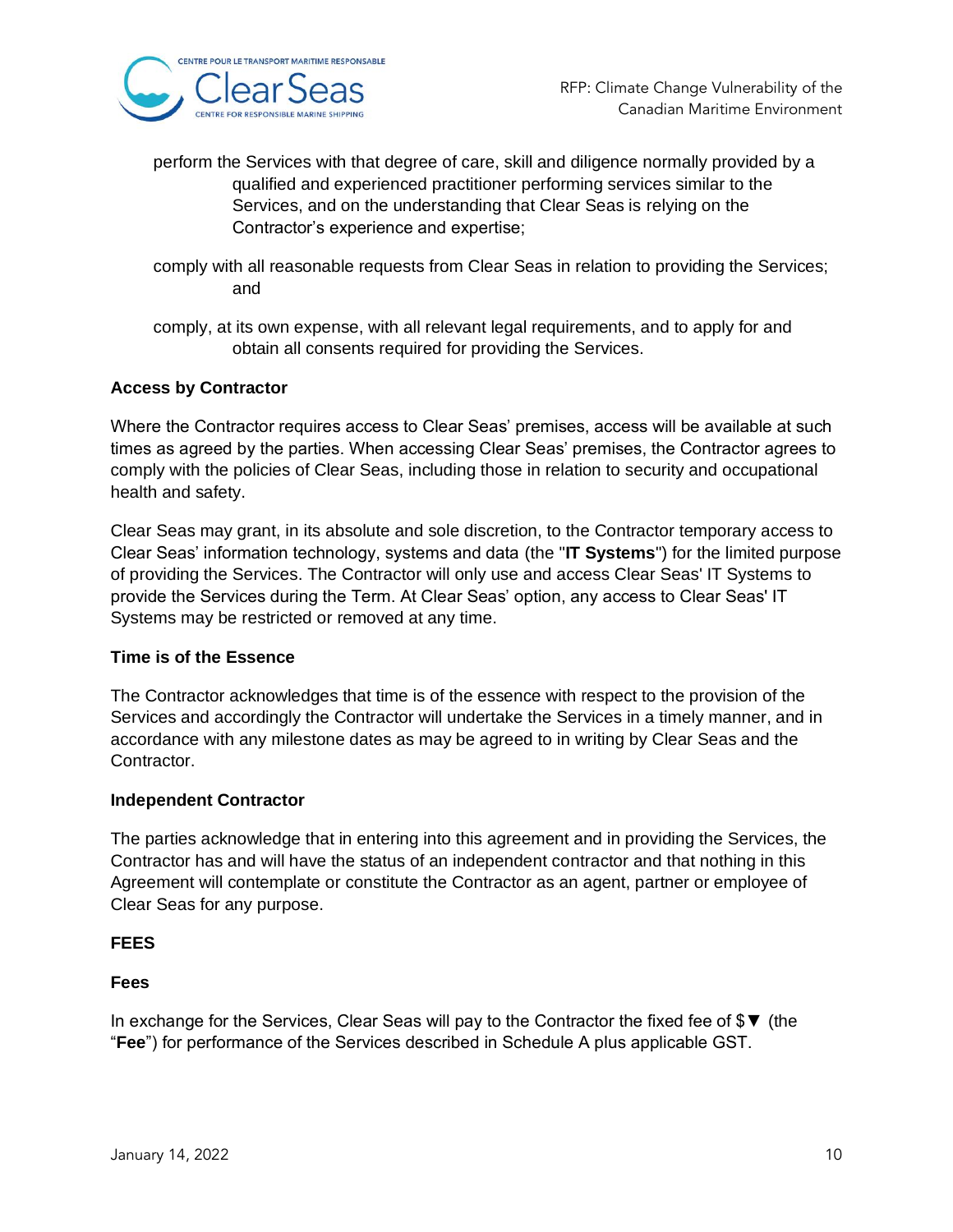

#### **Disbursements**

Unless specifically set out in Schedule A affixed hereto, the Contractor will not be reimbursed for travel, office and other general overhead expenses related to the Contractor's performance of the Services.

#### **Payment**

Payment terms will be as follows:

Clear Seas will pay the Contractor a deposit of \$▼ on account of the Services to be performed by the Contractor; and

the balance of the Fee will be payable on the following basis:

- the Contractor will submit an invoice to Clear Seas requesting payment of the applicable portion of the Fee for performance of the Services as each milestone set out in Schedule A is met plus any permitted disbursements incurred (if applicable), together with receipts and invoices for all permitted disbursements claimed (the Contractor will reduce the amount of the first invoice, and subsequent invoices, as applicable, to apply the deposit paid by Clear Seas); and
- Clear Seas will pay the portion of an invoice which Clear Seas determines is payable within 30 days of the receipt of the invoice.

Payment by Clear Seas of the Fee and any permitted disbursements will be full payment for the Services and the Contractor will not be entitled to receive any additional payment from Clear Seas.

#### **INSURANCE AND INDEMNITY**

#### **Contractor's Insurance Policies**

The Contractor will, on request from Clear Seas, provide evidence, satisfactory to Clear Seas, of all the Contractor's insurance policies providing coverage relating to the Services, including any professional liability insurance policies.

#### **Indemnity**

The Contractor will indemnify and save harmless Clear Seas and all its directors, officers, employees, servants, representatives and agents from and against all claims, demands, causes of action, suits, losses, damages and costs, liabilities, expenses and judgments (including all actual legal costs) which Clear Seas or its directors, officers, employees, servants, representatives or agents incur, suffer or are put to arising out of or in connection with any failure, breach or non-performance by the Contractor of any obligation of this Agreement, or any wrongful or negligent act of the Contractor or any employee or agent of the Contractor. This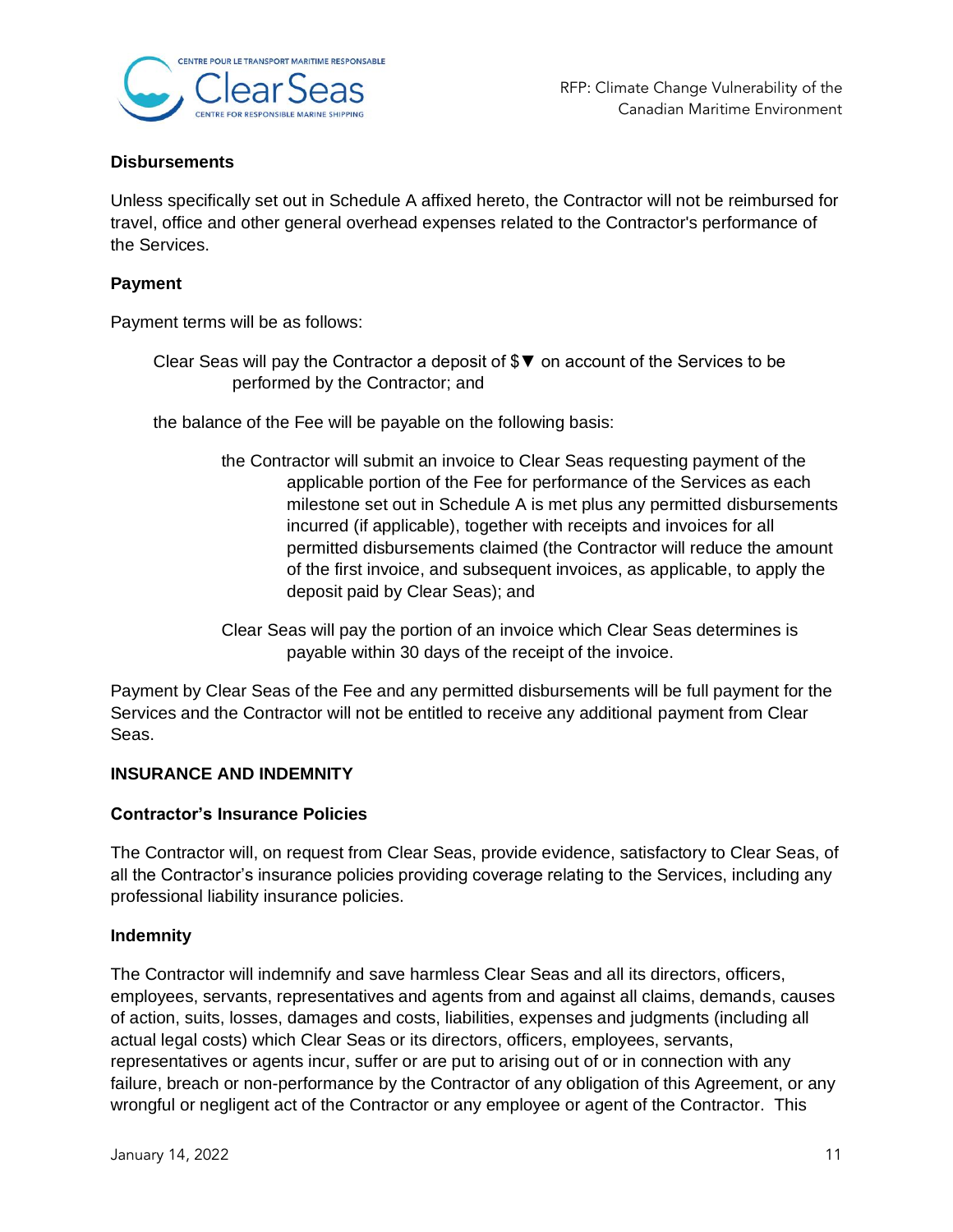

indemnity will survive the termination or completion of this Agreement and, notwithstanding such termination or completion, will continue in full force and effect for the benefit of Clear Seas.

#### **Deductions and Remittances**

The Contractor is solely responsible for the deduction and remittance of all statutory remittances and deductions, including without limitation income tax, CPP and EI, in respect of all amounts paid by Clear Seas to the Contractor under this Agreement and in respect of any employees or subcontractors retained by the Contractor to perform the Services. Furthermore, if these amounts are not remitted, the Contractor will indemnify and hold harmless Clear Seas from and against any claim for taxes, penalties and for withholding of funds by the Canada Revenue Agency, the Employment Insurance Commission, the Canada Pension Commission, WorkSafeBC, the British Columbia Employment Standards Branch or any other government agency with respect to any amount found to be payable by Clear Seas to such agency or commission in respect of the Fees (and the Services) including any legal fees incurred by Clear Seas in defending such claims.

#### **TERMINATION**

Clear Seas may terminate this Agreement at any time and for any reason whatsoever by giving written notice of termination to the Contractor. Clear Seas will pay the Contractor for Services performed by the Contractor (a percentage of the Fee based on the percentage of the Services completed), and permitted disbursements incurred by the Contractor, up to and including the date of termination. Upon payment of such amounts no other payment will be owed by Clear Seas to the Contractor, and, for certainty, no amount will be owing on account of lost profits relating to the portion of any Services not performed. If the amount payable for Services performed is less than the amount of the deposit paid by Clear Seas, the Contractor will refund the balance to Clear Seas.

#### **CONFIDENTIALITY AND DISCLOSURE OF INFORMATION**

**[**Except as provided for by law or otherwise by this agreement, the Contractor will keep strictly confidential any information supplied to, obtained by, or which comes to the knowledge of the Contractor as a result of the performance of the Services and this Agreement (the "**Confidential Information**"), and will not, without the prior express written consent of Clear Seas, publish, release, disclose or permit to be disclosed any such information to any person or corporation, either before, during or after termination of this Agreement, except as reasonably required to complete the Services.**]**

#### **[OR use the following language if wish to couple this services Agreement with the generic NDA]**

**[**The Contractor agrees that, either before or immediately following its execution of this Agreement, it will enter into a non-disclosure agreement with Clear Seas (the "**NDA**") in substantially the same form as set out in Schedule B attached hereto to govern how the Contractor handles Clear Seas' Confidential Information (as such term is defined in the NDA).**]**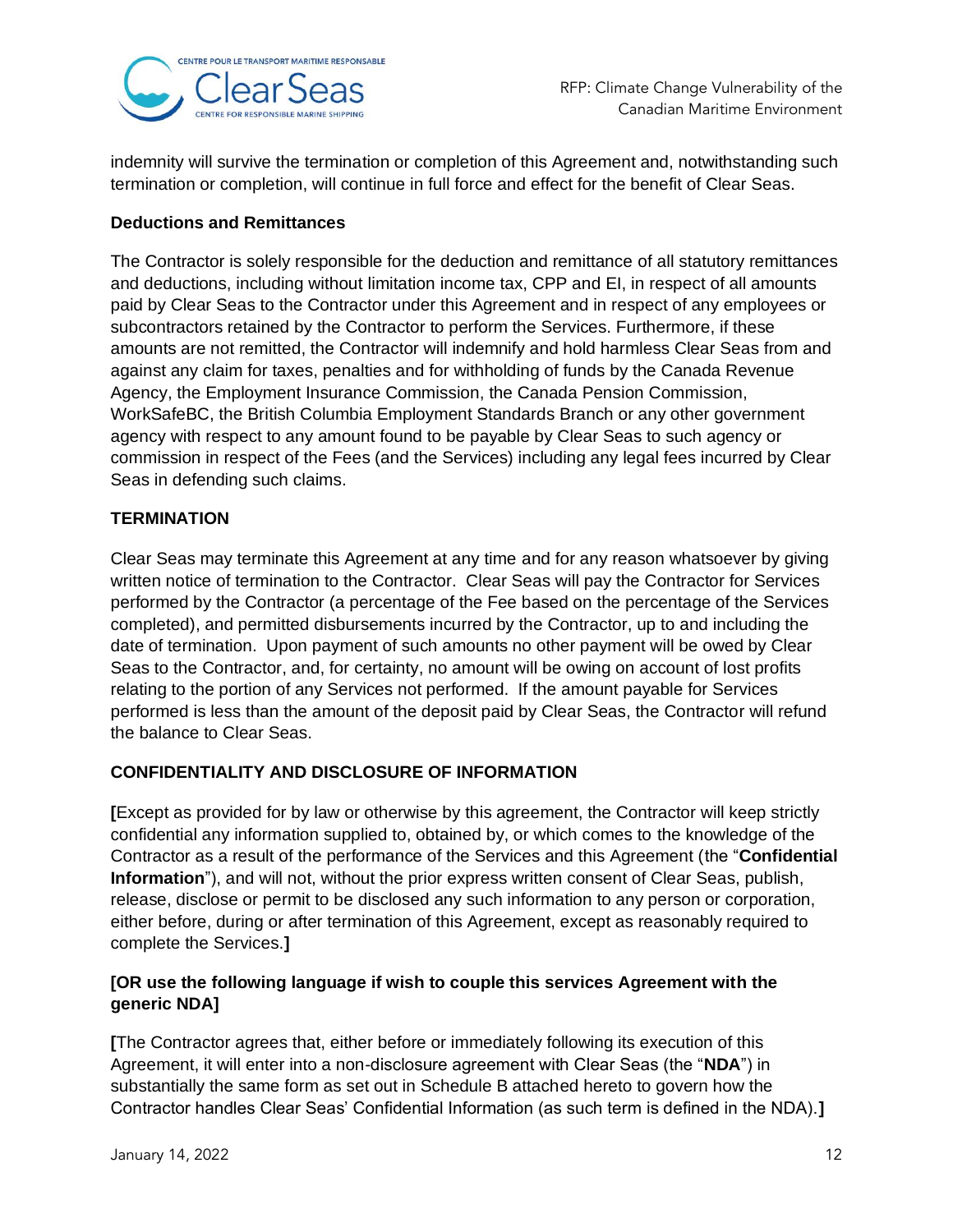

#### **PRIVACY**

#### **Privacy**

The Contractor acknowledges that as a service provider to Clear Seas, it is subject to the *Personal Information Protection Act* (British Columbia) ("**PIPA**"), and in particular the provisions concerning the protection, use and disclosure of personal information, as defined by PIPA ("**Personal Information**"). The Contractor agrees to comply with all applicable requirements of PIPA as service providers, including without limitation:

any applicable order of the commissioner under PIPA; and

any direction given by Clear Seas under this Agreement.

The Contractor will ensure that the Services are provided so as to comply with the confidentiality obligations under this Agreement and/or the requirements of PIPA, as applicable.

#### **WORK PRODUCT**

#### **Definition**

For the purposes of this agreement, "**Work Product**" means all of the work product that the Contractor prepares and delivers to Clear Seas as part of the Services.

#### **Ownership of Work Product**

Clear Seas will be the exclusive owner of the Work Product, and the Contractor agrees to assign and cause its employees, agents and contractors to assign to Clear Seas, effective at the time of creation, all right, title and interest, including all copyright, in and to the Work Product. The Contractor also hereby irrevocably waives and agrees to waive and cause its employees, agents and contractors to waive in favour of Clear Seas and its successors, assigns and licensees any and all moral rights which it may have in and to the Work Product.

The Contractor will keep and maintain adequate and written records of all Work Product made. These records will be available to Clear Seas and will be the sole property of Clear Seas. The Contractor agrees not to, and not to cause or permit anyone else to, include any third party intellectual property into the Work Product unless otherwise agreed in writing by Clear Seas. The Contractor will assist Clear Seas in obtaining and enforcing, for Clear Seas' benefit, patents, copyrights and any other protections in any and all countries for any and all Work Product made by the Contractor (in whole or in part) the rights to which belong to or have been assigned to Clear Seas. The Contractor agrees, upon request, to execute all applications, assignments, instruments and papers and perform all acts that Clear Seas or its counsel may deem necessary or desirable to obtain any and all patents, copyrights or other protection in such Work Product and to protect the interests of Clear Seas therein.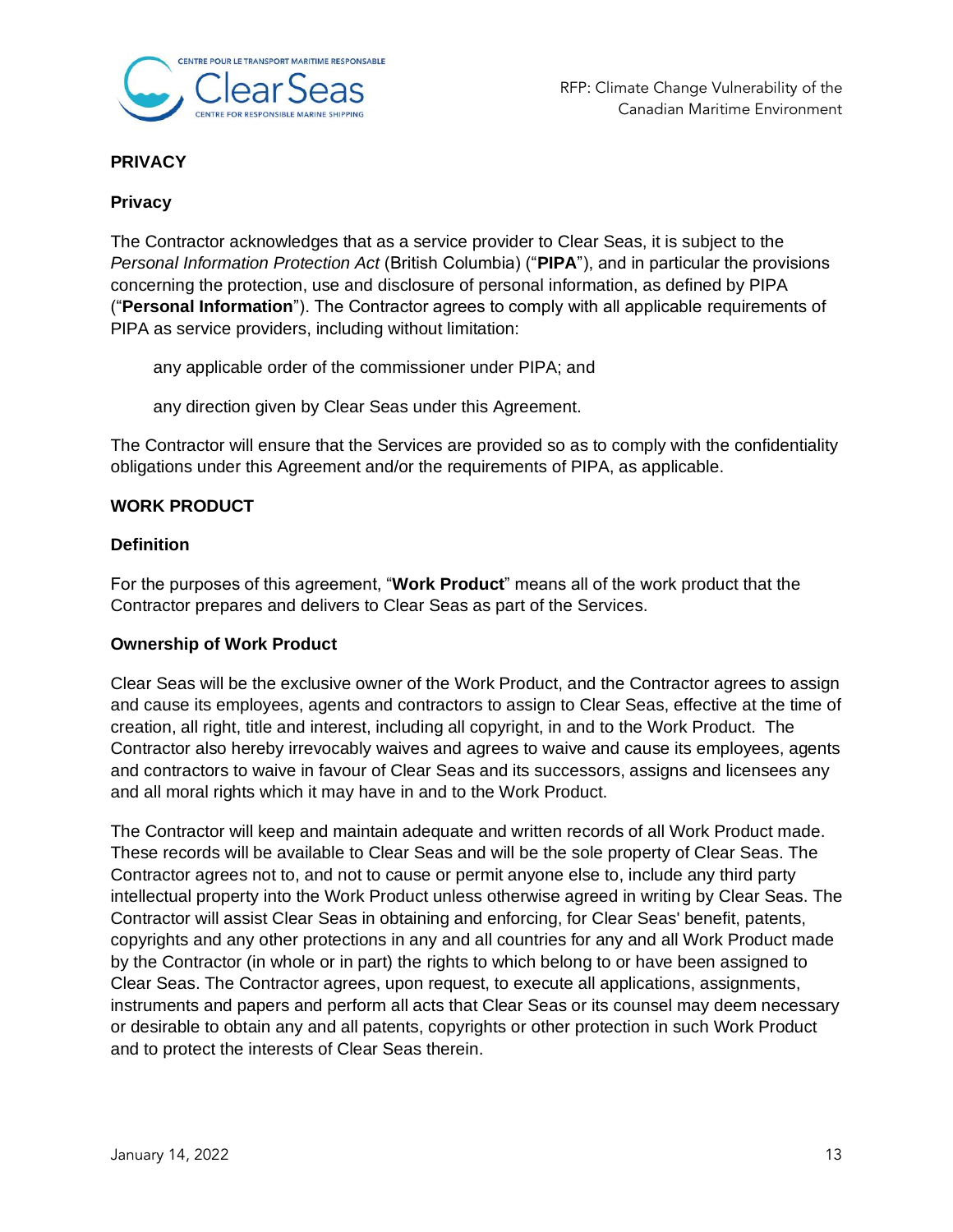

#### **NO COMMITMENT TO FUTURE WORK**

The parties have entered into this Agreement on the basis that Clear Seas makes no commitment to retain the Contractor to perform any additional services.

#### **DISPUTE RESOLUTION**

#### **Notice of Dispute**

Any dispute under this Agreement which cannot be resolved by the parties within thirty (30) days of one party giving written notice to the other of a dispute will be mediated.

#### **Mediation**

Clear Seas and the Contractor will agree on the choice of mediator and will share the cost equally. If Clear Seas and the Contractor cannot agree on the choice of mediator within fortyfive (45) days of one party giving written notice to the other of a dispute, then the President of the British Columbia Arbitration & Mediation Institute will be requested to appoint a mediator.

#### **Mediation Rules**

The National Mediation Rules and Code of Conduct for Mediators will apply to the mediation.

#### **GENERAL**

#### **Applicable Laws**

This Agreement will be governed by and construed in accordance with the laws of the Province of British Columbia.

#### **Compliance with Laws and Clear Seas' Rules**

The Contractor will provide the Services in full compliance with all applicable laws. The Contractor agrees to abide by all of Clear Seas' applicable policies, security and safety regulations provided to it.

The Contractor agrees that it will comply with all applicable health and safety regulations including the *Workers Compensation Act*. On request from Clear Seas, the Contractor will provide evidence of registration and good standing with WorkSafeBC or other provincial body as relevant to the Contractor's location under the *Workers Compensation Act*.

#### **Subcontracting and Assignment**

The Contractor will not sub-contract or assign its obligations under this Agreement, in whole or in part, without the prior written approval of Clear Seas.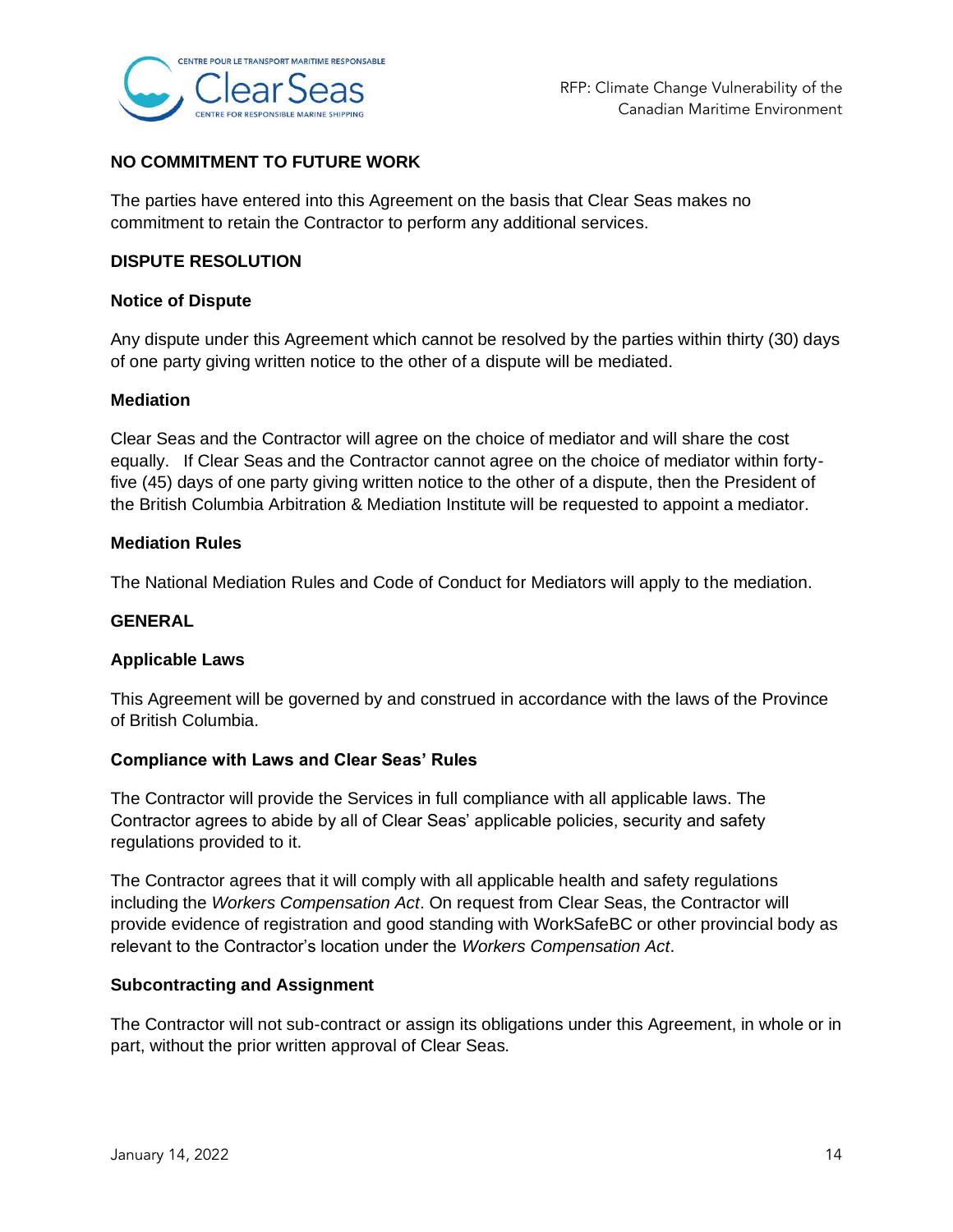

#### **Entire Agreement**

This Agreement, including **[**the NDA and**] [delete square brackets if NDA not used]** all attached schedules, contains the entire Agreement of the parties regarding the provision of Services and no understandings or agreements, oral or otherwise, exist between the parties except as expressly set out in this Agreement.

#### **Further Assurances**

Each of the parties will execute and deliver (and cause to be executed and delivered) such further and other documents and do and perform (and cause to be done and performed) such further and other acts or things as may be necessary or desirable to give full effect to this Agreement, including the execution and delivery of assignments of title to and copyright in the Work Product, and waivers of moral rights, in favour of Clear Seas, at the request of Clear Seas from time to time.

#### **Amendment**

This Agreement may be amended only by agreement in writing, signed by both parties.

#### **Notices**

Any notice, report or other document that either party may be required or may wish to give to the other must be in writing, and will be deemed to be validly given to and received by the addressee, if served personally, on the date of such personal service or, if delivered by mail, fax or email, when received. The addresses for delivery will be as follows:

To Clear Seas at: 630 – 335 Burrard Street, Vancouver, BC V6C 2G8 Attention: ▼ Fax: ▼ E-mail: ▼

To the Contractor at:

```
▼
▼
Attention: ▼
Fax: ▼
E-mail: ▼
```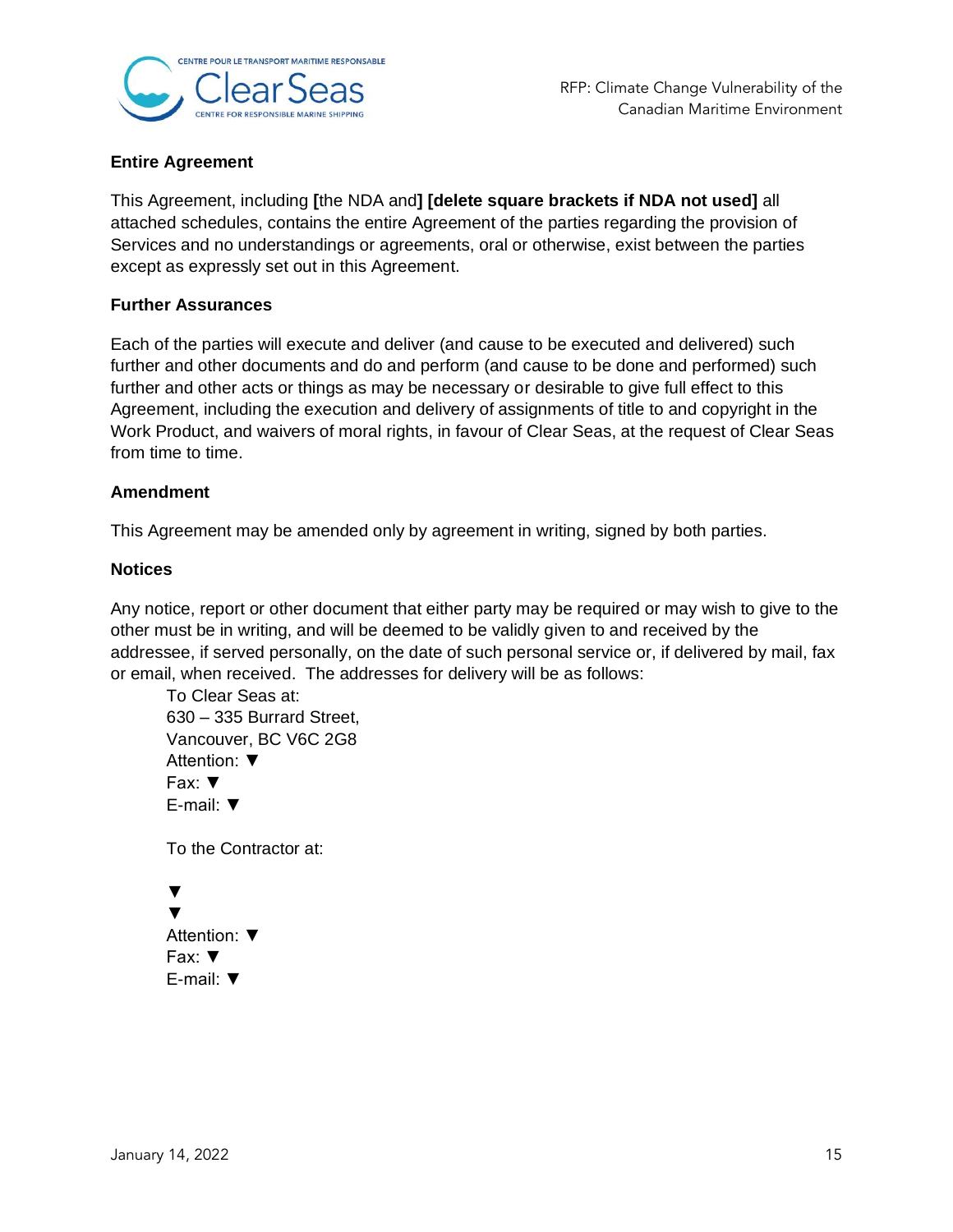

#### **Unenforceability**

If any provision of this agreement is invalid or unenforceable, it will be severed from the Agreement and will not affect the enforceability or validity of the remaining provisions of the Agreement.

#### **Headings**

The headings in this agreement are inserted for convenience of reference only and will not form part of nor affect the interpretation of this Agreement.

#### **Waiver**

No waiver by either party of any breach by the other party of any of its covenants, obligations and agreements will be a waiver of any subsequent breach or of any other covenant, obligation

or Agreement, nor will any forbearance to seek a remedy for any breach be a waiver of any rights and remedies with respect to such or any subsequent breach.

IN WITNESS WHEREOF the parties have duly executed this Agreement as of the day and year first above written.

#### **[If Contractor is a corporation, use the following execution blocks]**

#### **CLEAR SEAS CENTRE FOR RESPONSIBLE MARINE SHIPPING SOCIETY ▼[INSERT FULL LEGAL NAME OF CONTRACTOR]**

Per:

Per:

Authorized Signatory

**OR** 

**[If Contractor is an individual, use the following execution blocks**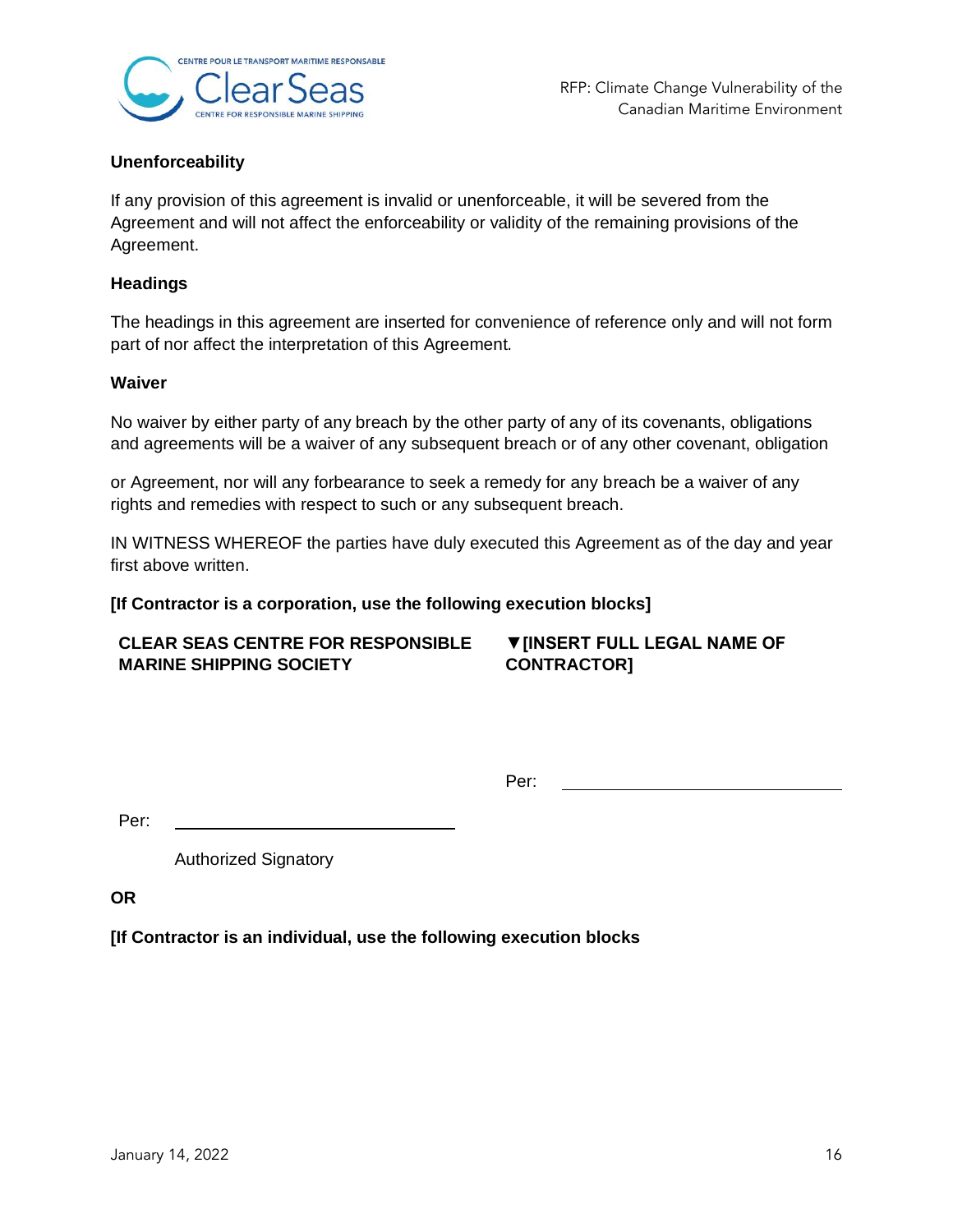

#### **CLEAR SEAS CENTRE FOR RESPONSIBLE MARINE SHIPPING SOCIETY**

| Per:                                     |                                                         |
|------------------------------------------|---------------------------------------------------------|
| <b>Authorized Signatory</b>              |                                                         |
| SIGNED AND DELIVERED in the presence of: |                                                         |
| Signature of Witness                     | <b>[INSERT FULL LEGAL NAME OF</b><br><b>CONTRACTOR]</b> |
| Name of Witness                          |                                                         |
| Address                                  |                                                         |
| Occupation                               |                                                         |

#### **SCHEDULE A – SCOPE OF SERVICES**

*[describe milestones and percentage of fee payable at each milestone]*

#### **SCHEDULE B – NDA**

*[delete this Schedule B if NDA not opted to be included in Services Agreement]*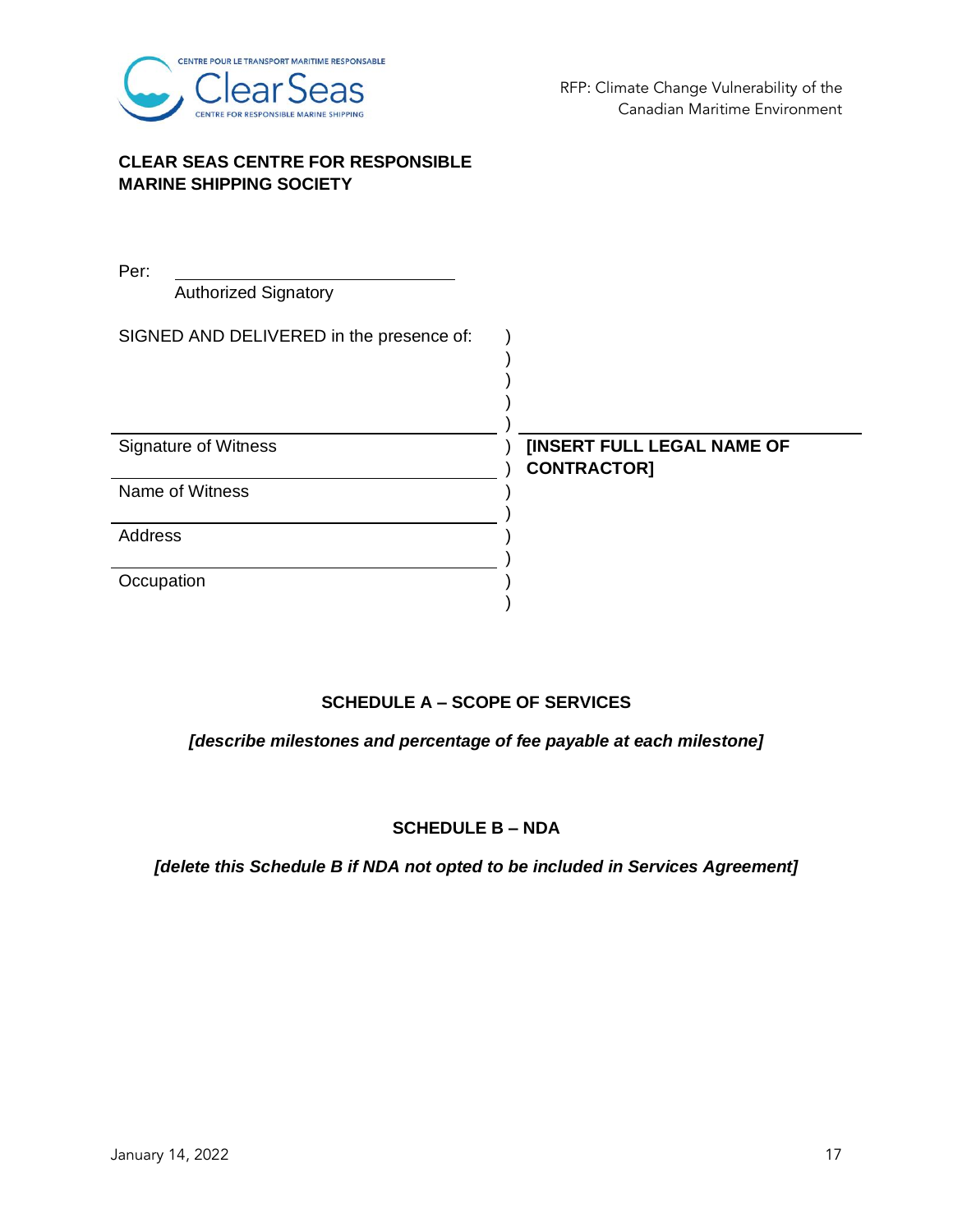

# **APPENDIX B - Evaluation Criteria**

<span id="page-17-0"></span>

| Experience                                                                                                                                           | Score |
|------------------------------------------------------------------------------------------------------------------------------------------------------|-------|
| Team has necessary technical and project management experience to successfully                                                                       |       |
| complete the work and report<br>Team has a good track record in this research field                                                                  |       |
| Team provides a unique insight to this issue                                                                                                         |       |
| Canadian company (Y/N) and/or working in Canada (Y/N)                                                                                                |       |
| <b>Experience Score:</b>                                                                                                                             |       |
|                                                                                                                                                      |       |
| Methodology                                                                                                                                          |       |
| Proposal methodology is realistic and sufficient to meet project objectives                                                                          |       |
| Proposal includes plan for quality assurance                                                                                                         |       |
| Proposal includes definition of climate change adaptation and resilience<br>Proposal includes methodology to climate change vulnerability assessment |       |
| related to marine assets and operations                                                                                                              |       |
| Proposal demonstrates understanding of climate change impacts on marine                                                                              |       |
| shipping and coast guard operations                                                                                                                  |       |
| Proposal contains examples of leading researchers and research programs                                                                              |       |
| contributing knowledge to climate change adaptation for maritime services                                                                            |       |
| Methodology Score:                                                                                                                                   |       |
|                                                                                                                                                      |       |
| Schedule                                                                                                                                             |       |
| Schedule compared to other respondents' schedules (start/end dates and time to<br>complete)                                                          |       |
| Proposal includes project schedule aligned with RFP timeline                                                                                         |       |
| Proposal includes milestones for deliverables                                                                                                        |       |
| Proposed schedule is aligned with proposed methodology and budget                                                                                    |       |
| Schedule Score:                                                                                                                                      |       |
|                                                                                                                                                      |       |
| Cost                                                                                                                                                 |       |
| Proposed LUMP SUM budget amount                                                                                                                      |       |
| Budget ranking (lowest budget = $5$ ; highest budget = 1)                                                                                            |       |
| Proposal includes comprehensive breakdown of costs                                                                                                   |       |
| The proposed deliverables are worth the cost                                                                                                         |       |
| The budget is sufficient to provide the deliverables in accordance with the<br>timeline                                                              |       |
| Cost Score:                                                                                                                                          |       |

Final Ranking